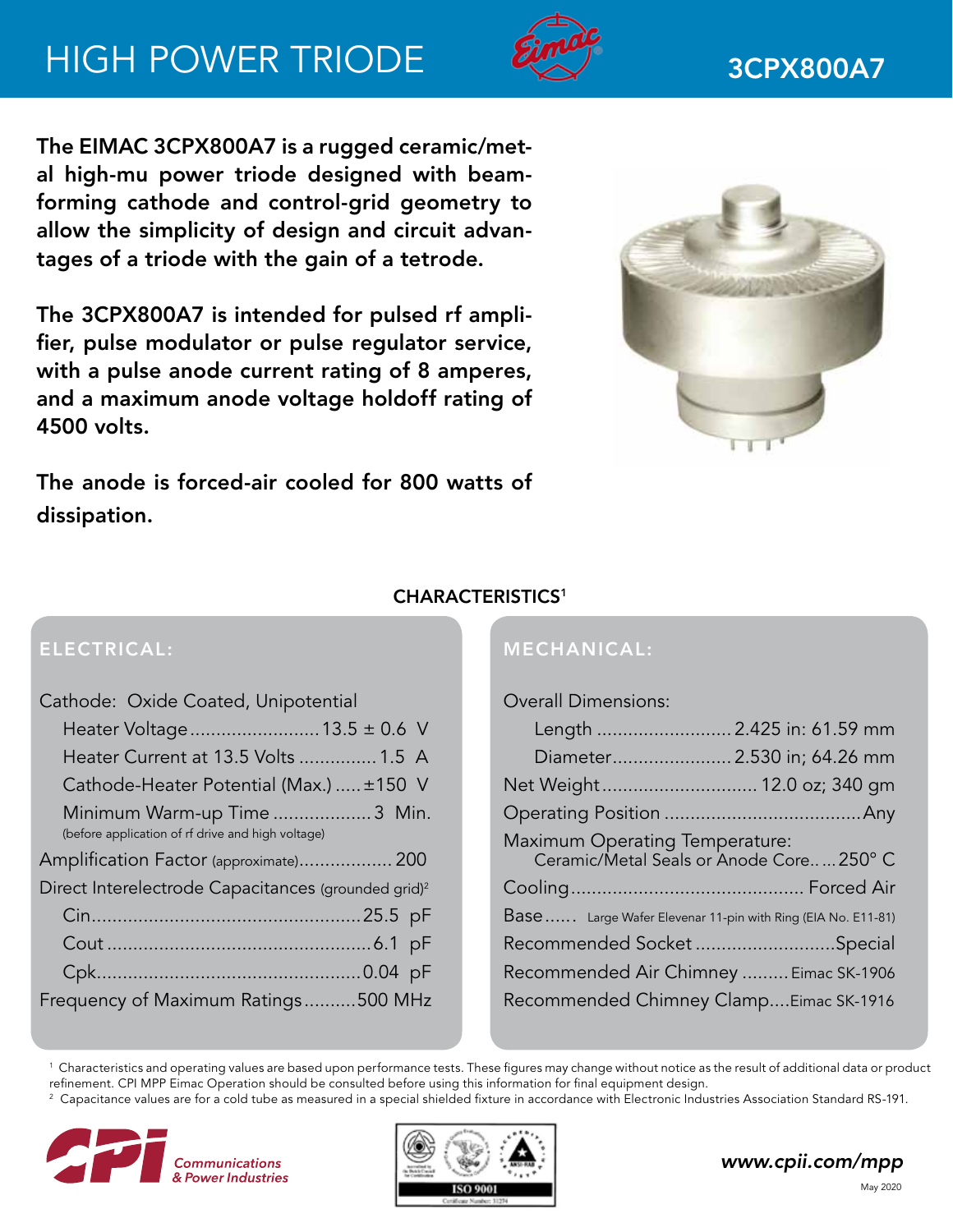#### **TYPICAL OPERATION**

NOTE: TYPICAL OPERATION data are obtained from direct measurement or by calculation from published characteristic curves. Adjustment of the rf grid voltage to obtain the specified anode current at the specified bias and anode voltages is assumed. If this procedure is followed, there will be little variation in output power when the tube is changed, even though there may be some variation in grid current. The grid current which results when the desired anode current is obtained is incidental and varies from tube to tube. These current variations cause no difficulty so long as the circuit maintains the correct voltage in the presence of the variations in current. If grid bias is obtained principally by means of a grid resistor, the resistor must be adjustable to obtain the required bias voltage when the correct rf grid voltage is applied.

#### PULSE MODULATOR OR SWITCH TUBE SERVICE

#### ABSOLUTE MAXIMUM RATINGS

| DC ANODE VOLTAGE 4.5 kV                               |
|-------------------------------------------------------|
| PEAK ANODE CURRENT <sup>1</sup> 8.0 A                 |
| PULSE DURATION & DUTY <sup>1</sup> See Derating Chart |
| ANODE DISSIPATION 800 W                               |
| DC GRID VOLTAGE  -150 V                               |
| DC GRID CURRENT (Avg) 0.060 A                         |
| GRID DISSIPATION  400 W                               |
| HEATER VOLTAGE  See Heater/Cathode Operation          |

 $1$  Pulse duration, pulse anode current and duty are interrelated; see Derating Chart.

<sup>2</sup> Approximate value.

#### TYPICAL OPERATION - Pulse Modulator Service

| ANODE VOLTAGE  4.5 kVdc                       |
|-----------------------------------------------|
| PULSE ANODE CURRENT 5.0 a                     |
| GRID VOLTAGE  -50 Vdc                         |
| PULSE POSITIVE GRID VOLTAGE <sup>2</sup> 70 v |
| PULSE GRID CURRENT <sup>2</sup> 200 ma        |
|                                               |
|                                               |
| PULSE DRIVING POWER <sup>2</sup> 25 w         |
| PULSE OUTPUT POWER <sup>2</sup> 20 kw         |
| PULSE OUTPUT VOLTAGE <sup>2</sup> 4.0 kv      |

### PULSED RF AMPLIFIER Cathode Driven Class AB<sub>2</sub> - Drive Pulsed

#### ABSOLUTE MAXIMUM RATINGS: (to 500 MHz)

| DC ANODE VOLTAGE 3.5 kV               |
|---------------------------------------|
| ANODE CURRENT (Avg)  0.6 A            |
| PEAK ANODE CURRENT <sup>1</sup> 2.5 A |
| ANODE DISSIPATION (Avg) 800 W         |
| DC GRID VOLTAGE  -150 V               |
| GRID CURRENT (Avg) 0.06 A             |
| GRID DISSIPATION (Avg)  4.0 W         |
|                                       |

<sup>1</sup> Average during pulse.

<sup>2</sup> Approximate value, see VHF Operation.

 $3$  Measured at the load.

#### TYPICAL OPERATION - Calculated Data Class AB2 Cathode Driven - Du = 0.01

| ANODE VOLTAGE  3.5 kVdc                          |
|--------------------------------------------------|
| CATHODE BIAS VOLTAGE  +15.0 Vdc                  |
| ZERO-SIGNAL ANODE CURRENT 20 mAdc                |
| PULSE ANODE CURRENT <sup>1</sup> 2.5 Adc         |
| PULSE POWER INPUT <sup>1</sup> 8.75 kw           |
| PULSE GRID CURRENT <sup>2</sup> 105 mAdc         |
| PEAK RF CATHODE VOLTAGE  130 v                   |
| PEAK DRIVING POWER <sup>1,2</sup> 320 w          |
| PEAK (USEFUL) POWER OUTPUT <sup>1,3</sup> 6.0 kw |
| CATHODE INPUT IMPEDANCE 30 Ohms                  |
| RESONANT ANODE LOAD IMPEDANCE660 Ohms            |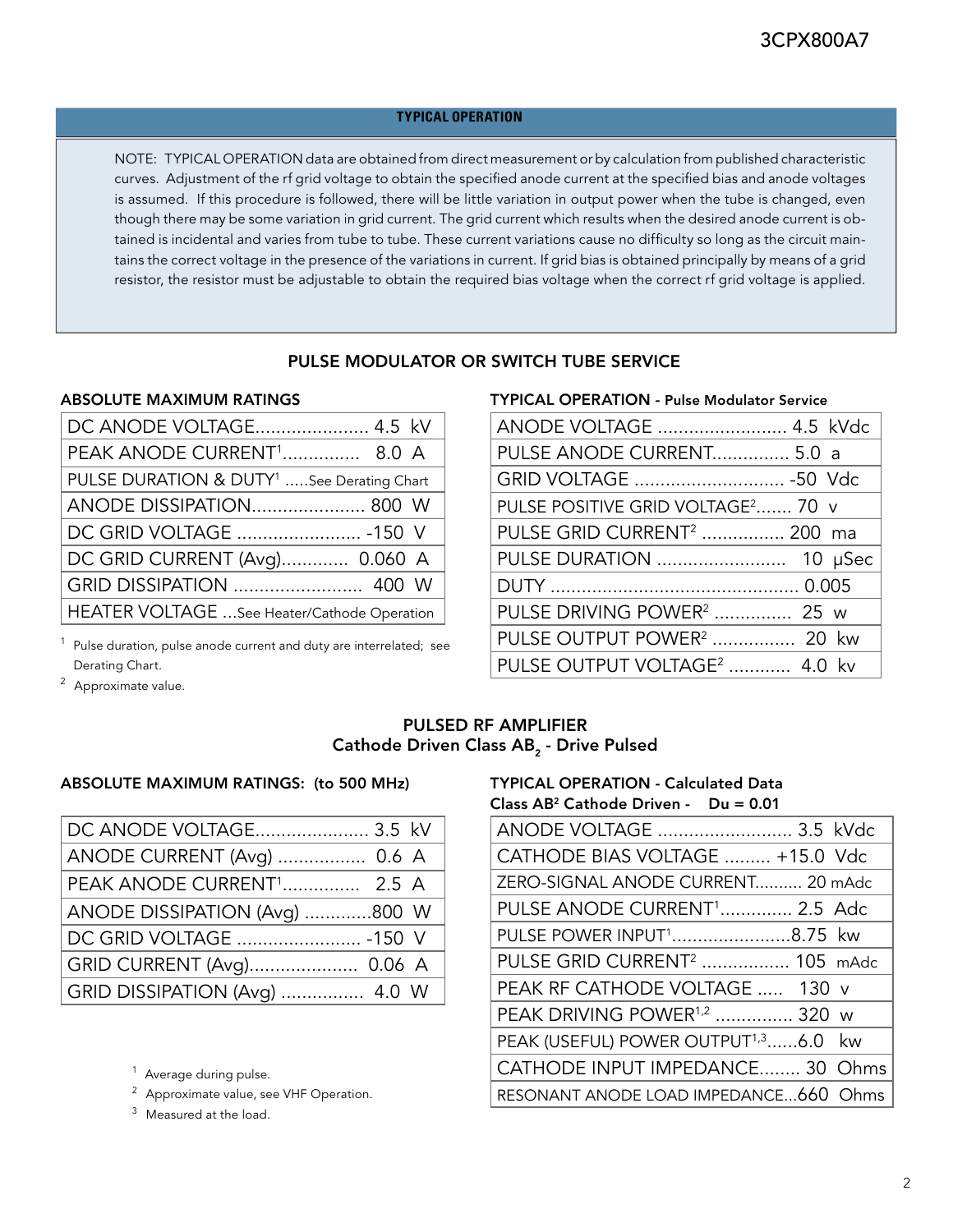#### MECHANICAL

MOUNTING & SOCKETING – The tube may be mounted in any position. If it is to be operated in an inverted (anode down) or horizontal position, the available SK-1916 clamp assembly should be used for reliable retention. Also available is the SK-1906 chimney which has four 4-40 tapped holes at one end for chassis mounting and four more 4-40 tapped holes at the other end for optional SK-1916 mounting. The combination of the SK-1906 with the optional SK-1916 clamp makes a rigid mounting assembly for the 3CPX800A7.

STORAGE – If a tube is to be stored as a spare it should be kept in its original shipping carton, with the original packing material, to minimize the possibility of handling damage. Before storage a new tube should be operated in the equipment for 100 to 200 hours to establish that it has not been damaged and operates properly. If the tube is still in storage 6 months later it should be operated in the equipment for 100 to 200 hours to make sure there has been no degradation. If operation is satisfactory the tube can again be stored with great assurance of being a known-good spare.

COOLING - Forced-air cooling must be provided to maintain the anode core and seal temperatures at a safe operating temperature. Cooling data are shown for incoming cooling air at 25°C and 50°C, and represent the minimum requirements to limit tube temperatures to 225°C. The pressure drop figures are approximate and are for the mounting plate, socket, tube and chimney combination as would be the case with pressurized-compartment

|                                 | <b>SEA</b>           | <b>LEVEL</b>                          | 5000                 | FEET                                  |
|---------------------------------|----------------------|---------------------------------------|----------------------|---------------------------------------|
| Anode<br>Dissipation<br>(Watts) | Air<br>Flow<br>(CFM) | Pressure<br>Drop<br>(In. of<br>Water) | Air<br>Flow<br>(CFM) | Pressure<br>Drop<br>(In. of<br>Water) |
| 400                             | 6                    | 0.09                                  | 7                    | 0.10                                  |
| 600                             | 11                   | 0.20                                  | 14                   | 0.23                                  |
| 800                             | 19                   | 0.50                                  | 23                   | 0.57                                  |

Cooling Air at 25° C

#### Cooling Air at 50° C

|                                 | <b>SEA</b>           | <b>LEVEL</b>                          | 5000                 | <b>FEET</b>                           |
|---------------------------------|----------------------|---------------------------------------|----------------------|---------------------------------------|
| Anode<br>Dissipation<br>(Watts) | Air<br>Flow<br>(CFM) | Pressure<br>Drop<br>(In. of<br>Water) | Air<br>Flow<br>(CFM) | Pressure<br>Drop<br>(In. of<br>Water) |
| 400                             | 8                    | 0.10                                  | 10                   | 0.12                                  |
| 600                             | 16                   | 0.31                                  | 19                   | 0.35                                  |
| 800                             | 27                   | 0.79                                  | 33                   | 0.88                                  |

mounting, where air is required to pass through the chassis slots and through the air chimney to reach the anode cooler.

Some air from the pressurized compartment passes by the socket for base cooling. This mounting technique is effective in the HF region but rf leakage through the slots may cause amplifier instability or regeneration in the VHF region. Screening the holes or use of "waveguide-beyond-cutoff" (honeycomb) air vents may be required in the VHF region.

Cooling must be applied before or simultaneously with electrode voltages, including the heater, and may be removed simultaneously with them. In all cases temperature of the anode and the ceramic/metal seals is the limiting factor, and the designer is encouraged to use temperature-sensitive paint or other temperature sensing devices in connection with any equipment design before the layout is finalized. It should also be noted that it is not good practice to operate at, or close to, the absolute maximum temperature rating for the metal/ ceramic seals. Where long life and consistent performance are factors cooling in excess of minimum requirements is normally beneficial.

#### ELECTRICAL

ABSOLUTE MAXIMUM RATINGS - Values shown for each type of service are based on the "absolute system" and are not to be exceeded under any service conditions. These ratings are limiting values outside which serviceability of the tube may be impaired. In order not to exceed absolute ratings the equipment designer has the responsibility of determining an average design value for each rating below the absolute value of that rating by a safety factor so that the absolute values will never be exceeded under any usual conditions of supply-voltage variation, load variation, or manufacturing variation in the equipment itself. It does not necessarily follow that combinations of absolute maximum ratings can be attained simultaneously.

HIGH VOLTAGE - The 3CPX800A7 operates at voltages which can be deadly, and the equipment must be designed properly and operating precautions must be followed. Equipment must be designed so that no one can come in contact with high voltages. All equipment must include safety enclosures for high-voltage circuits and terminals, with interlock switches to open the primary circuits of the power supplies and to discharge highvoltage capacitors whenever access doors are opened. Interlock switches must not be bypassed or "cheated" to allow operation with access doors open. Always remember that HIGH VOLTAGE CAN KILL.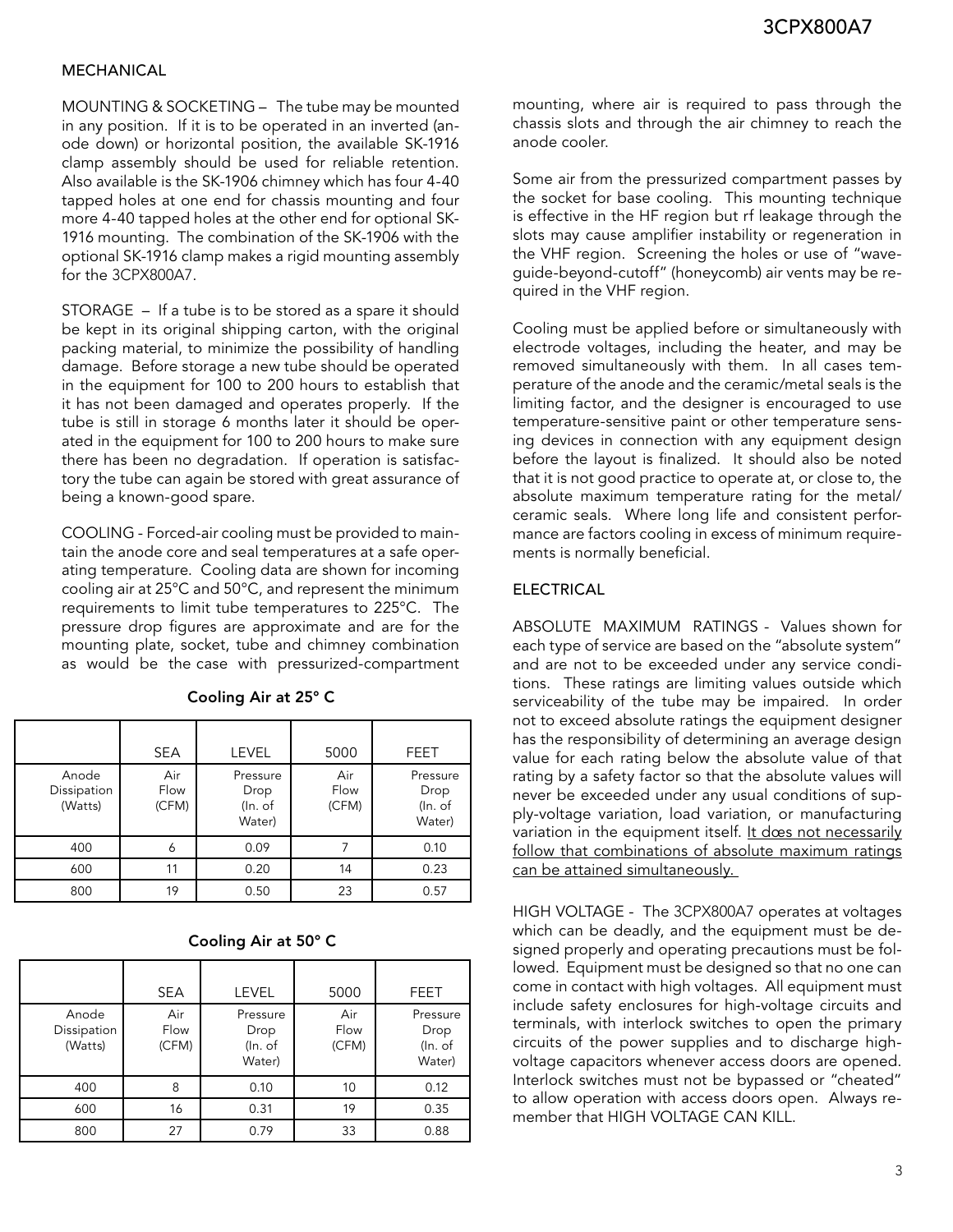For pulse modulator or regulator service anode voltage should not exceed 4.5 kVdc at sea level. This value assumes some safety factor and assumes a clean tube with no buildup of dirt or grime across the insulating ceramic. At higher altitudes a reduction in voltage may be required to preclude the possibility of external tube flashover.

HEATER/CATHODE OPERATION - The rated heater voltage for the 3CPX800A7 is 13.5 volts, as measured at the base of the tube, and variations should be restricted to ± 0.6 volts for long life and consistent performance.

Pulse current capability of the 3CPX800A7 is dependent on cathode temperature, which in turn is dependent on heater voltage. For most consistent performance in switch tube or modulator service, regulation of the heater voltage to limit variation to plus/minus one percent is recommended. Heater voltage should be measured with a known accurate RMS-responding meter.

The maximum heater-cathode voltage for the tube is 150 volts. Any applications which use the tube as a cathode follower or place the load between the cathode and ground may require that the heater voltage supply be insulated from ground by a voltage equal to the anode voltage plus an additional voltage if inductance is present in the load.

CATHODE WARM-UP TIME - In normal service it is recommended the heater voltage be applied for a minimum of three minutes before anode voltage and/or rf drive voltage are applied, to allow for proper conditioning of the cathode surface.

INPUT CIRCUIT - When the 3CPX800A7 is operated as a grounded-grid rf amplifier, the use of a resonant tank in the cathode circuit is recommended to obtain greatest linearity and power output. For best results with a single-ended amplifier, it is suggested that the cathode tank circuit operate with a "Q" of two or more.

GRID OPERATION - The maximum rated dc grid bias voltage for the 3CPX800A7 is -150 volts and the maximum grid dissipation is 4 watts. In normal applications the grid dissipation will not approach the maximum rating. In applications where pulse duration exceeds 100 Ms or duty factors are high, the electrode dissipation ratings may prevent attaining peak anode current substantially over the dc rating. A protective spark gap, such as a Siemens #B1-C75, should be connected between the cathode and grid to provide protection in the event of an internal tube arc.

ANODE CURRENT - For pulse service, either as a switch tube pulse modulator or voltage regulator, an anode current (during the pulse) of up to 8 amperes is available. Peak current capability, pulse duration, and duty factors are interrelated and the PULSE DERATING DATA on page 6 should be consulted.

 To use this chart, enter with pulse duration and note the intersection with desired pulse anode current. At this intersection read off values of maximum duty and/or pulse repetition rate.

The pulse derating chart is intended to allow selection of operating parameters which give a reasonable tube life. Operating under experimental combinations of maximum anode current and pulse duration which are outside the ranges of the chart may give useful results at low repetition rates, with a resulting tube life commensurate with that type of operation.

ANODE OPERATION - The anode of the 3CPX800A7 is nominally rated for 800 watts with forced-air cooling. In pulse service the average anode dissipation may be calculated as the product of pulse anode current, pulse tubevoltage drop during conduction, and the duty factor. Actual dissipation may often exceed the calculated value, if pulse rise and fall times are appreciable compared to pulse duration. This occurs because long rise and fall times allow anode current to flow for longer periods in the high tubevoltage drop region.

FAULT PROTECTION - All power tubes operate at voltages which can cause severe damage in the event of an arc, especially in cases where large amounts of power supply stored energy are involved. Some means of protection is advised in all cases, and it is recommended that a series resistor be used in the lead from the power supply to the anode circuit to limit peak current and help dissipate the energy in the event of a tube or circuit arc. A resistance of 10 to 50 ohms, depending on allowable voltage drop, with at least a 50W rating, in the positive anode power supply lead will help protect the tube in the event of an arc. Eimac application Bulletin #17, FAULT PROTECTION, contains considerable detail and is available upon request.

VHF OPERATION - The base pin connections to the grid may be used at frequencies to 30 MHz. Above 30 MHz the available contact collets or grid by-pass capacitor assembly are recommended. VHF driving power will be greater than the typical values shown on page 2 because of higher circuit losses.

INTERELECTRODE CAPACITANCE - The actual internal interelectrode capacitance of a tube is influenced by many variables in most applications, such as stray capacitance to the chassis, capacitance added by the socket used, stray capacitance between tube terminals, and wiring effects. To control the actual capacitance values within the tube, as the key component involved, the industry and the Military Services use a standard test procedure as described in Electronic Industries Association Standard RS-191. This requires the use of specially constructed test fixtures, which effectively shield all external tube leads from each other and eliminates any capacitance reading to 'ground'. The test is performed on a cold tube in a special shielded fixture.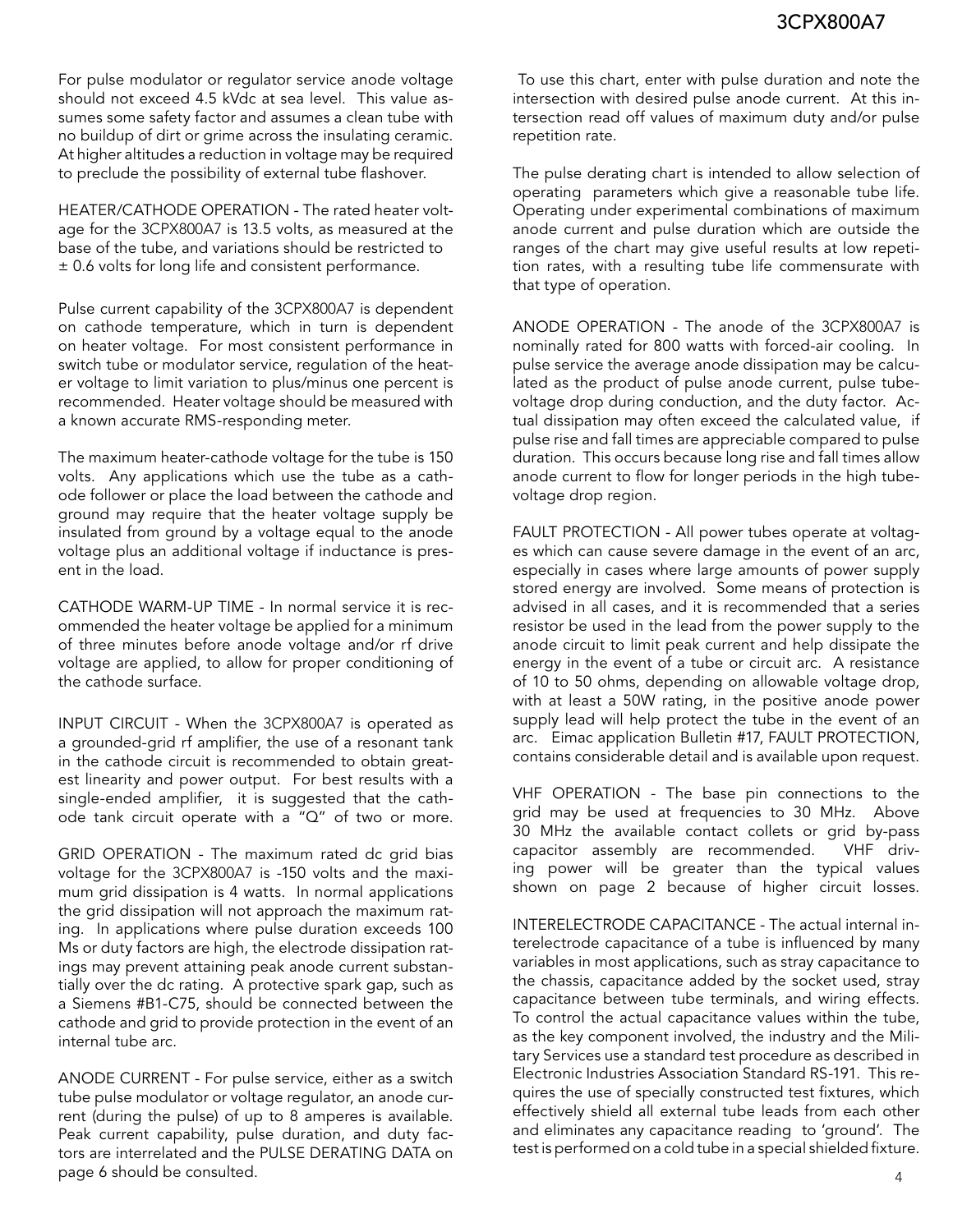Other factors being equal, controlling internal tube capacitance in this way normally assures good interchangeability of tubes over a period of time, even when the tube may be made by different manufacturers. The capacitance values shown in the manufacturer's technical data, or test specifications, normally are taken in accordance with Standard RS-191. The equipment designer is therefore cautioned to make allowance for the actual capacitance values which will exist in any normal application. Measurements should be taken with mounting which represents approximate final layout if capacitance values are highly significant in the design.

RF RADIATION - Avoid exposure to strong rf fields even at relatively low frequency. Absorption of rf energy by human tissue is dependent on frequency. Under 300 MHz most of the energy will pass completely through the human body with little attenuation or heating affect. Public health agencies are concerned with the hazard, and the published OSHA (Occupational Safety and Health Administration) or other local recommendations to limit prolonged exposure of rf radiation

should be followed. It is worth noting that some commercial dielectric heating units actually operate at frequencies as low as the 13 and 27 MHz bands.

Many Eimac power tubes such as this are specifically designed to generate or amplify radio frequency power. There may be a relatively strong rf field in the general proximity of the power and its associated circuitry - the more power involved the stronger the rf field. Proper enclosure design and efficient coupling of rf energy to the load will minimize the rf field in the vicinity of the power amplifier itself.

HOT SURFACES - Air-cooled surfaces and other parts of tubes can reach temperatures of several hundred degrees C and cause serious burns if touched for several minutes after all power is removed.

SPECIAL APPLICATIONS - If it is desired to operate this tube under conditions widely different from those given here, contact the Application Engineering Dept., CPI MPP Eimac Operation for information and recommendations.

### OPERATING HAZARDS

Proper use and safe operating practices with respect to power tubes are the responsibility of equipment manufacturers and users of such tubes. All persons who work with and are exposed to power tubes, or equipment that utilizes such tubes, must take precautions to protect themselves against possible serious bodily injury. DO NOT BE CARELESS AROUND SUCH PRODUCTS.

The operation of this tube may involve the following hazards, any one of which, in the absence of safe operating practices and precautions, could result in serious harm to personnel.

Please review the detailed Operating Hazards Sheet enclosed with each tube, or request a copy from CPI Microwave Power Products, Eimac Operation.

HIGH VOLTAGE – Normal operating voltages can be deadly. Remember the HIGH VOLTAGE CAN KILL.

LOW-VOLTAGE HIGH-CURRENT CIRCUITS - Personal jewelry, such as rings, should not be worn when working with filament contacts or connectors as a short circuit can produce very high current and melting, resulting in severe burns.

RF RADIATION – Exposure to strong rf fields should be avoided, even at relatively low frequencies. CARDIAC PACEMAKERS MAY BE AFFECTED.

HOT WATER – Water used to cool tubes may reach scalding temperatures. Touching or rupture of the cooling system can cause serious burns.

HOT SURFACES – Surfaces of tubes can reach temperatures of several hundred°C and cause serious burns if touched for several minutes after all power is removed.

MATERIALS COMPLIANCE - This product and package conforms to the conditions and limitations specified in 49CFR 173.424 for radioactive material, excepted package-instruments or articles, UN2910. In addition, this product and package contains no beryllium oxide (BeO).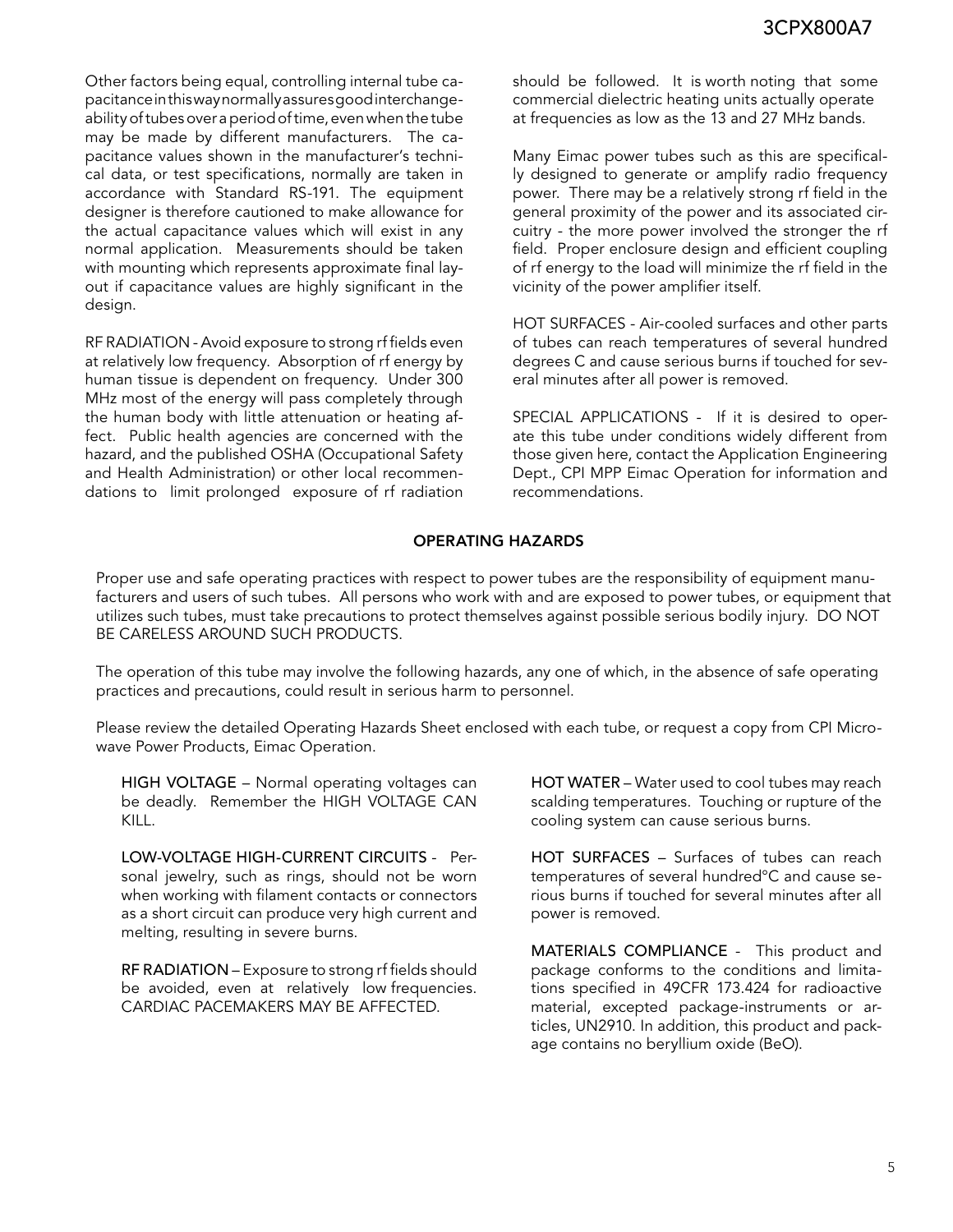

Solid lines represent constant repetition rates. Dashed lines represent constant duties.

Do not extrapolate above or to the right of the bold lines which set boundaries of maximum anode<br>current and minimum repetition rate, respectively. Refer to the ANODE CURRENT section on Page 4 for discussion of this chart.

 $\boldsymbol{6}$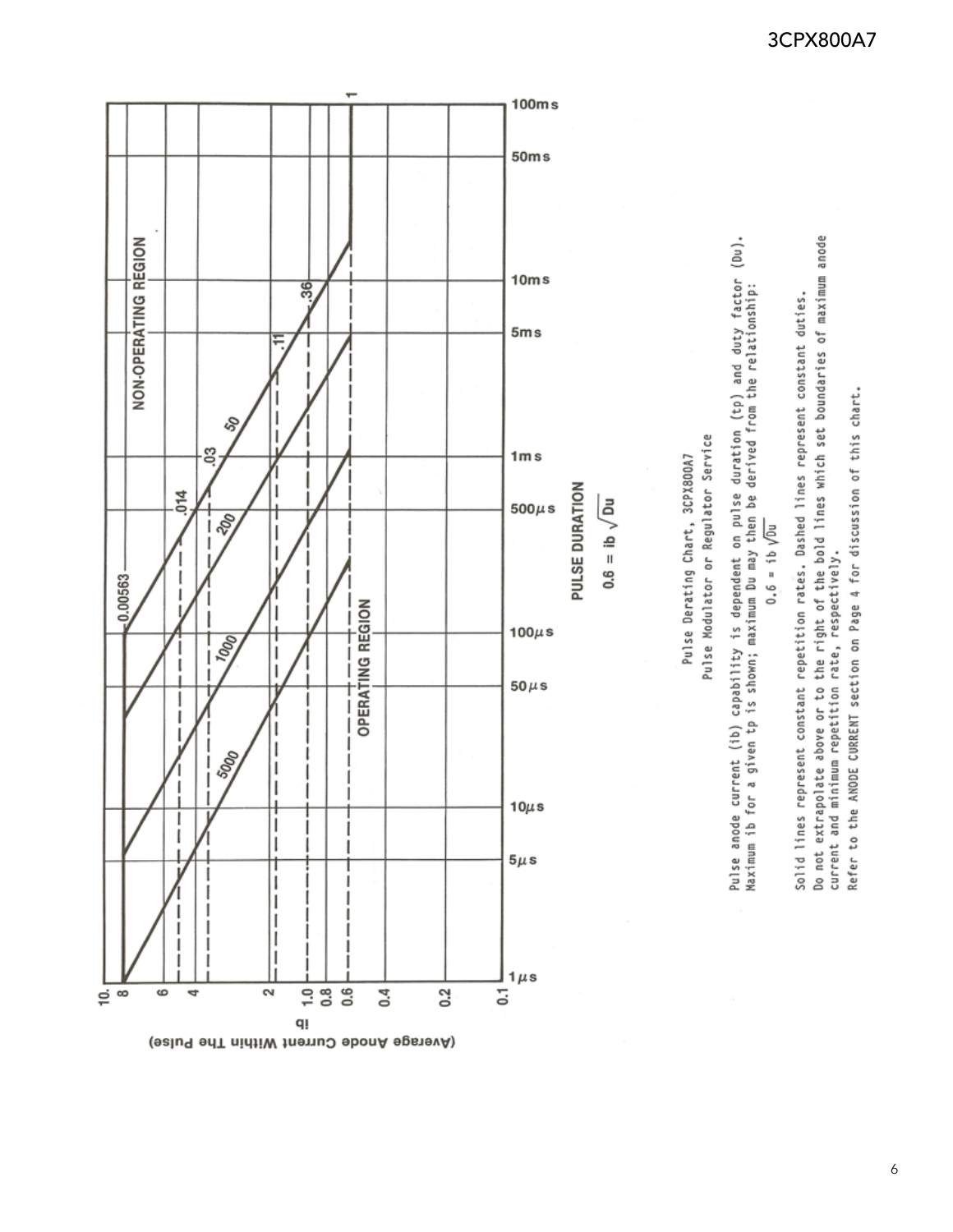

# 3CPX800A7